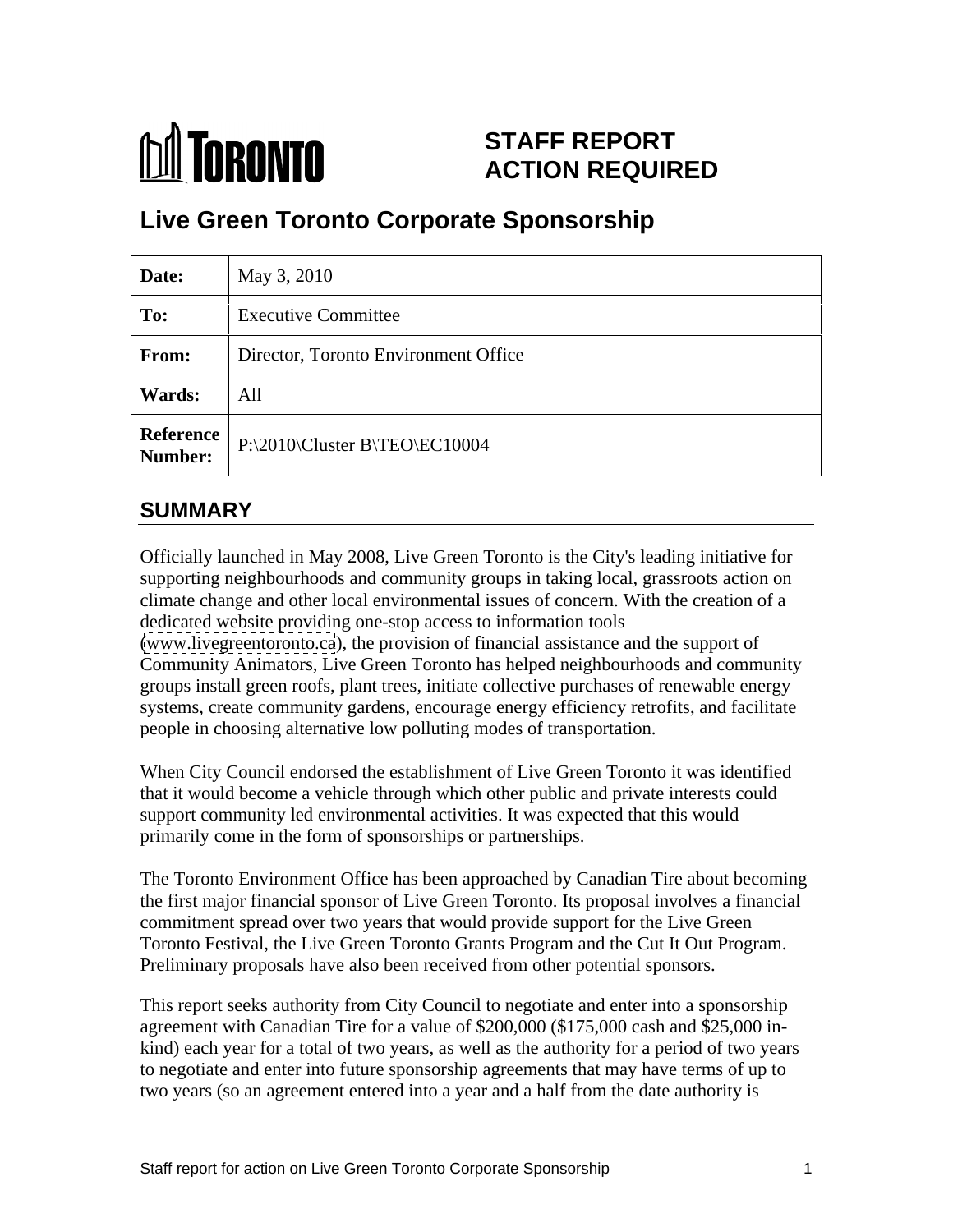granted might extend to a date three and one-half years from the date authority is granted) with a value of up to \$200,000 per sponsorship agreement each year.

## **RECOMMENDATIONS**

#### **The Director of the Toronto Environment Office recommends that:**

- 1. City Council authorize the Director of the Toronto Environment Office to negotiate and enter into a sponsorship agreement with Canadian Tire Corporation Limited for a two year period (2010 and 2011) for the Live Green Toronto initiative, on terms and conditions generally as set out in Attachment 1 and otherwise on terms and conditions satisfactory to the Director of the Toronto Environment Office and in a form satisfactory to the City Solicitor.
- 2. City Council authorize the Director of the Toronto Environment Office, for a period of two years, to negotiate and enter into sponsorship agreements for the Live Green Toronto initiative for up to a maximum of \$200,000 each year, per sponsorship agreement, over a maximum period of two years from the date of the agreement, in accordance with principles and requirements set out in Attachment 2 and on terms and conditions satisfactory to the Director of the Toronto Environment Office and in a form satisfactory to the City Solicitor.

### **Financial Impact**

The Toronto Environment Office 2010 Operating Budget includes City funding of \$1.650 million for the Live Green Toronto Grants Program and \$0.100 million for the Live Green Toronto Festival. The recommendations included in this report to receive cash and in-kind support of \$0.200 million annually in 2010 and 2011 through sponsorship agreement with Canadian Tire, and obtain authority for future sponsorship agreements will support the above initiatives. As the 2010 Operating Budget includes an overall target for donations and partnerships of \$0.700 million, the Toronto Environment Office will incur no additional costs as a result of these sponsorships in 2010. The continuation of these programs and partnerships in 2011 is subject to Council's 2011 Operating

Budget considerations.<br>The Deputy City Manager and Chief Financial Officer has reviewed this report and agrees with the financial impact information.

## **DECISION HISTORY**

At its meeting of July 16 – 19, 2007 City Council adopted the Climate Change, Clean Air and Sustainable Energy Action Plan: Moving from Framework to Action (the "Climate Change Action Plan"). Included in the Action Plan were recommendations that the Toronto Environment Office establish Live Green Toronto to support residents,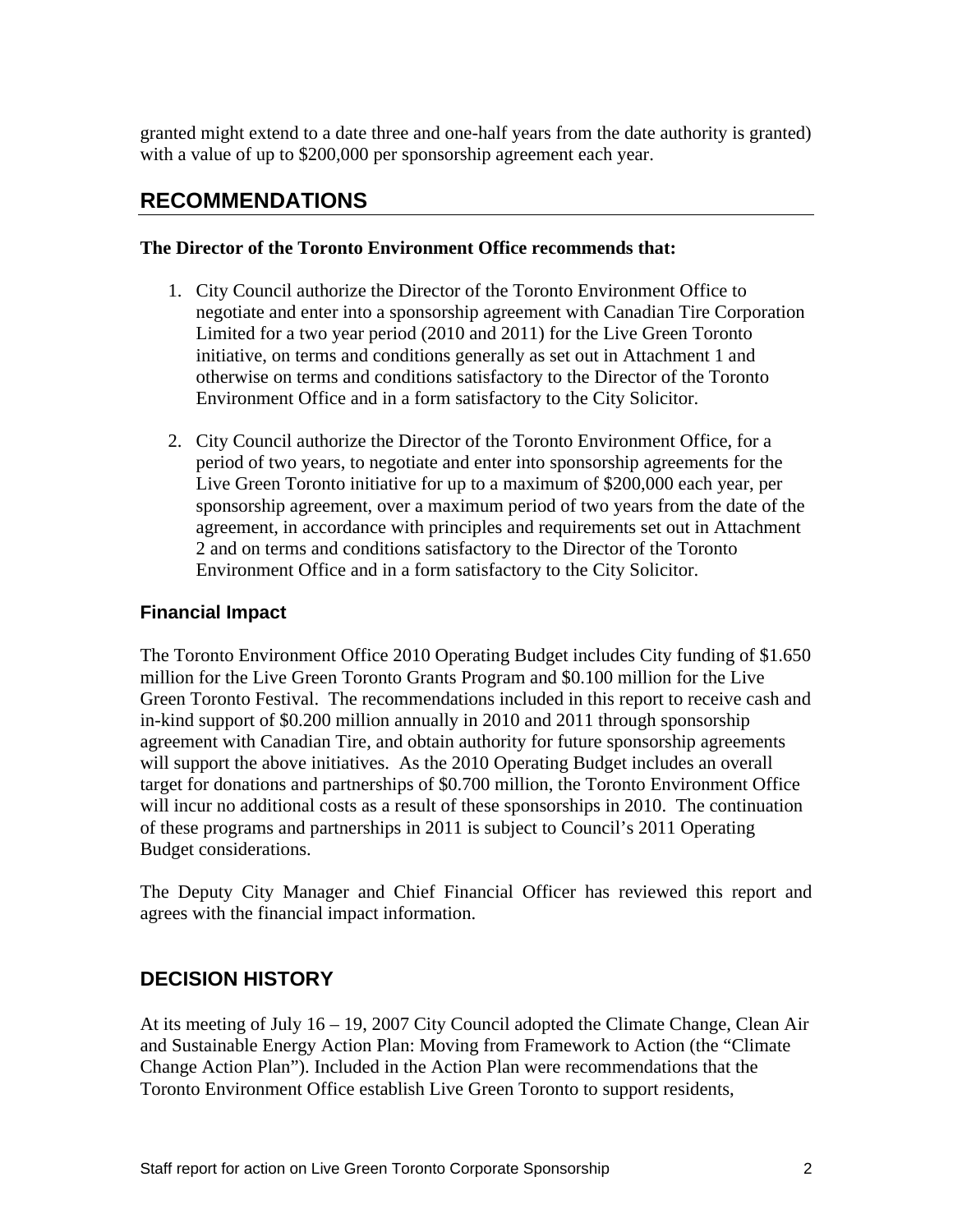businesses, community groups and neighbourhoods in taking action to green their communities.

At its meeting of December, 2007 City Council adopted the objectives and a five year, \$21 million (net City funding \$17 million) funding plan for Live Green Toronto, including the directive "that a minimum of \$3.5 million will come from external funding sources, primarily corporate partnership/sponsorships for the Live Green Toronto initiative." initiative."

Web link to the report proposing the Live Green Toronto initiative: <http://www.toronto.ca/legdocs/mmis/2007/bu/bgrd/backgroundfile-8712.pdf>

# **ISSUE BACKGROUND**

Canadian Tire Corporation approached the Toronto Environment Office in September 2009 expressing interest in partnering with the City on environmental initiatives. Toronto Environment Office staff met with Canadian Tire representatives to present several key environmental initiatives that Canadian Tire could potentially get involved in. Canadian Tire Corporation was particularly interested in the Live Green Toronto initiative including the Cut it Out Program (older gas powered lawn and garden equipment disposal program), the Live Green Toronto Grants Program and the Live Green Toronto Festival.

# **COMMENTS**

The City of Toronto is a recognized global leader in the effort to address climate change and this is due to the fact that the City and its residents, community and neighbourhood groups and businesses have taken and are willing to take action. Live Green Toronto, which officially launched on May 24, 2008, is one of the key vehicles established to assist neighbourhoods and community groups in reducing greenhouse gas emissions and adapting to climate change.

A key foundation for the future success of Live Green Toronto is the development of partnerships with community and business partners. It is intended that Live Green Toronto will become a vehicle through which public and private partners can provide various forms of support for community led and inspired environmental initiatives.

As Live Green Toronto grows, the Toronto Environment Office has seen an increase in the number of inquiries from external partners interested in sponsoring elements of the initiative. Toronto Environment Office staff are interested in partnering with corporate entities whose mission, values and sustainability goals are in line with the City's core values and principles.

The first major corporation to approach the Toronto Environment Office to support Live Green Toronto is Canadian Tire Corporation. After discussions with the City, Canadian Tire Corporation has proposed a sponsorship for two years. The sponsorship of Live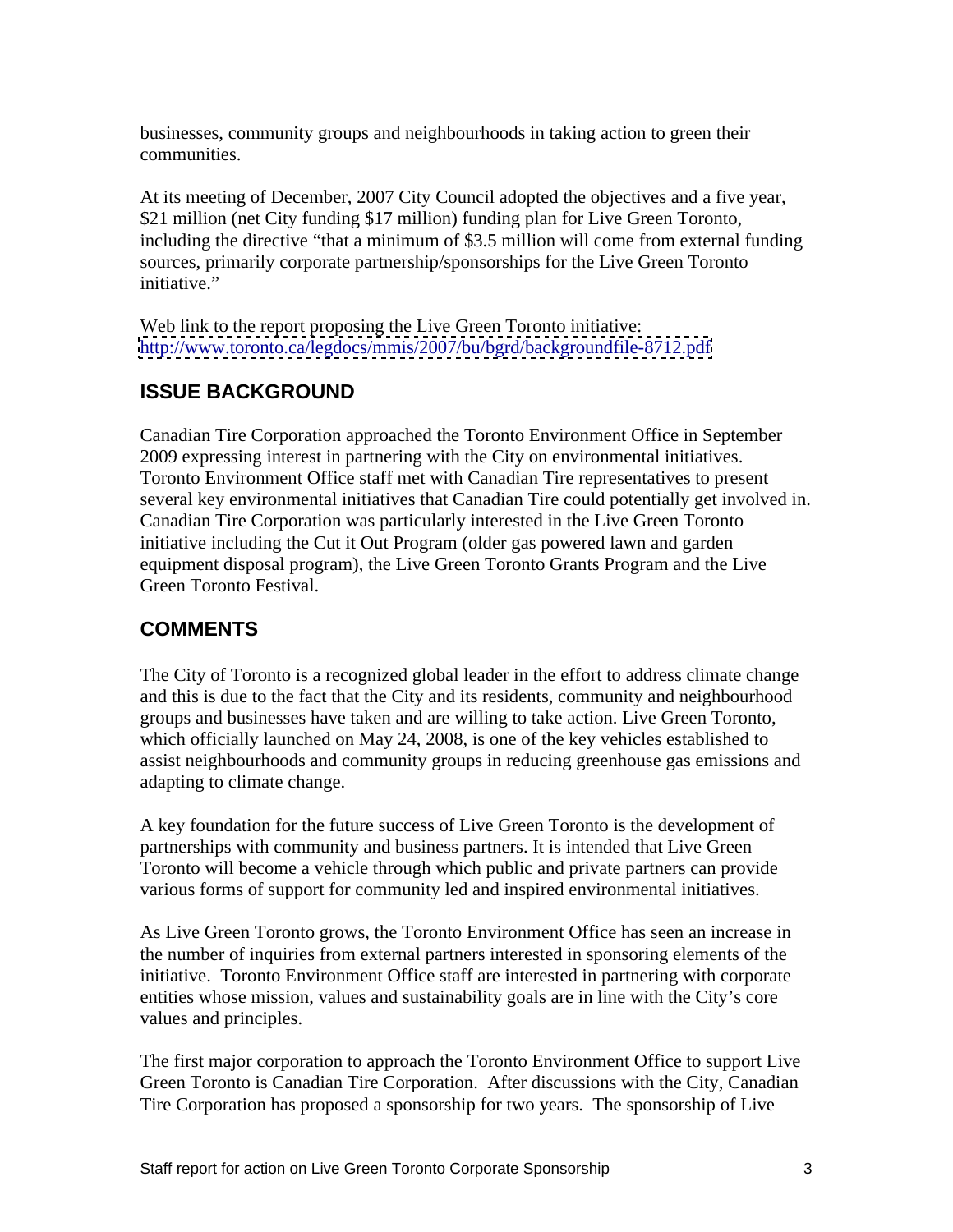Green Toronto initiatives will include in-kind support and financial investment in the Cut It Out Program, Live Green Toronto Festival and Live Green Toronto Grants Program.

Canadian Tire is striving to reduce its environmental impact, conserve resources and help customers and employees reduce their environmental impact by providing ideas, options, information and solutions. Some of Canadian Tire's green achievements, referenced in its *Community and Business Sustainability Report 2009*, include:

- Being the first retailer to calculate the estimated global-warming potential of their products;
- New stores that are 30% more energy efficient than three years ago;
- Leslie and Lakeshore store was designed to meet the Toronto Green Development Standard; the contract of the contract of the contract of the contract of the contract of the contract of the contract of the contract of the contract of the contract of the contract of the contract of the contract of the
- New program to introduce energy efficient lighting at 361 stores, projecting to save 85 million kilowatt hours of electricity resulting in a reduction of 20,500 tonnes of carbon dioxide emissions annually;
- Largest seller of renewable energy products in Canada;
- Offers 1,100 environmentally preferable products that help reduce waste and conserve energy and water;
- Over 1,800 employees are working toward a zero waste designation for their Home Office location in Toronto; and
- Participation in over 80 environmental stewardship programs for such products as used tires, batteries, oil, electronics, etc.

The proposal made by Canadian Tire to partner with Live Green Toronto meets the goals of Live Green and therefore it is recommended that the City enter into a sponsorship agreement with Canadian Tire.

The Toronto Environment Office in collaboration with the Toronto Office of Partnerships has received a number of other initial inquiries from private sector entities seeking to partner with Live Green Toronto. It is anticipated that more interest to partner will occur as Live Green Toronto continues. To meet the expectations of these potential private sector partners and to facilitate the development of future sponsorship agreements, it is recommended that the Director, Toronto Environment Office be authorized to enter into annual agreements with values of up to a maximum of \$200,000, per sponsorship agreement. This authority is requested for a period of two years. Staff expect that a formal sponsorship policy from the Toronto Office of Partnerships will be brought to City Council before the end of that period. Meanwhile, the Director of the Toronto Environment Office will be required to consider the principles and requirements set out in Attachment 2 when considering and/or entering into any sponsorship agreements.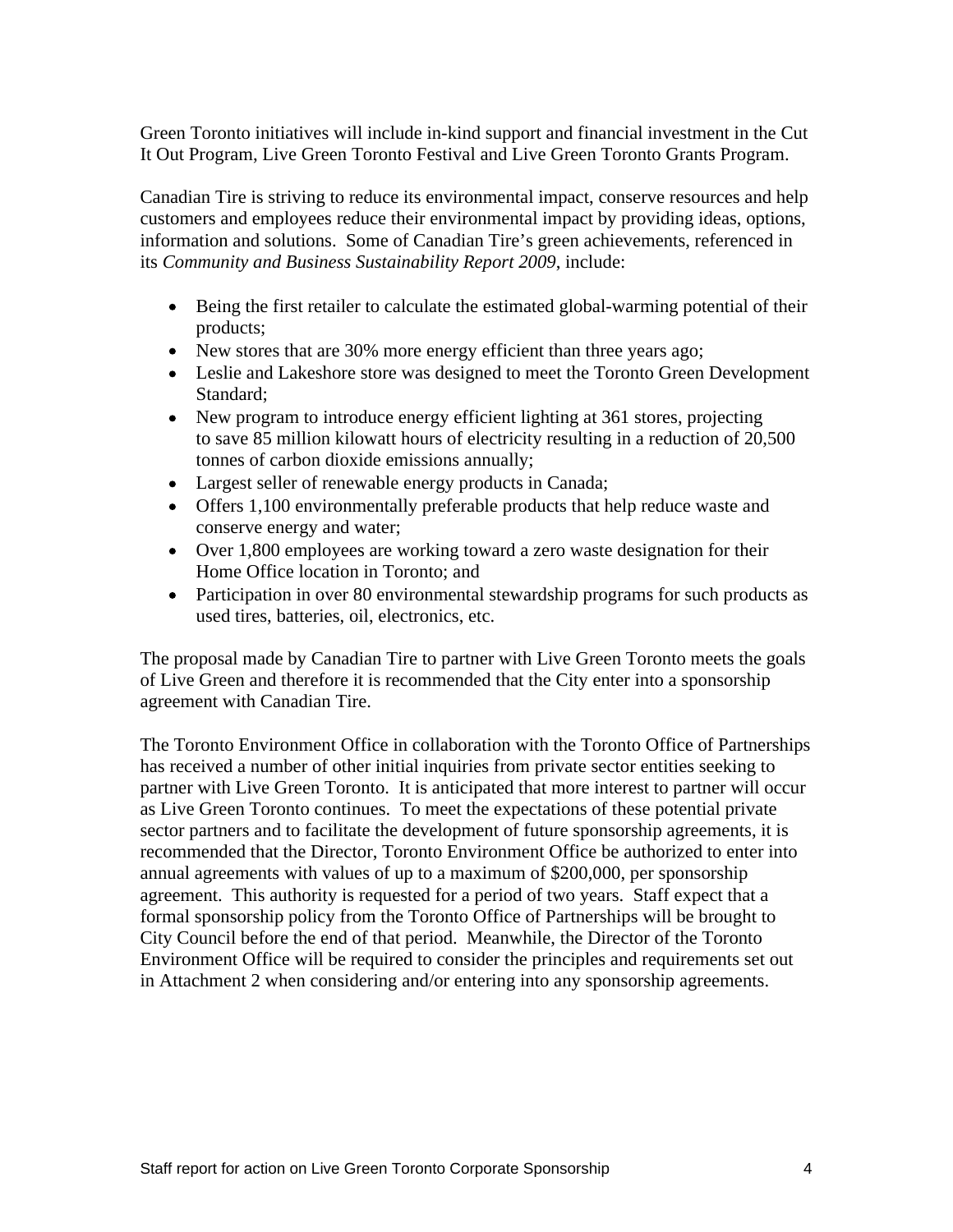# **CONTACTS**

Nancy Ruscica, Manager of Partnerships & Innovation, Toronto Environment Office, Tel: 416-392-2984, Email: nruscic@toronto.ca

Kyle Leetham, Program Manager of Partnerships & Innovations, Toronto Environment Office, Tel: 416-397-5746, Email: kleetha@toronto.ca

Lawson Oates Director, Toronto Environment Office

 $\overline{\phantom{a}}$  , we can assume that the contract of  $\overline{\phantom{a}}$  , we can assume that the contract of  $\overline{\phantom{a}}$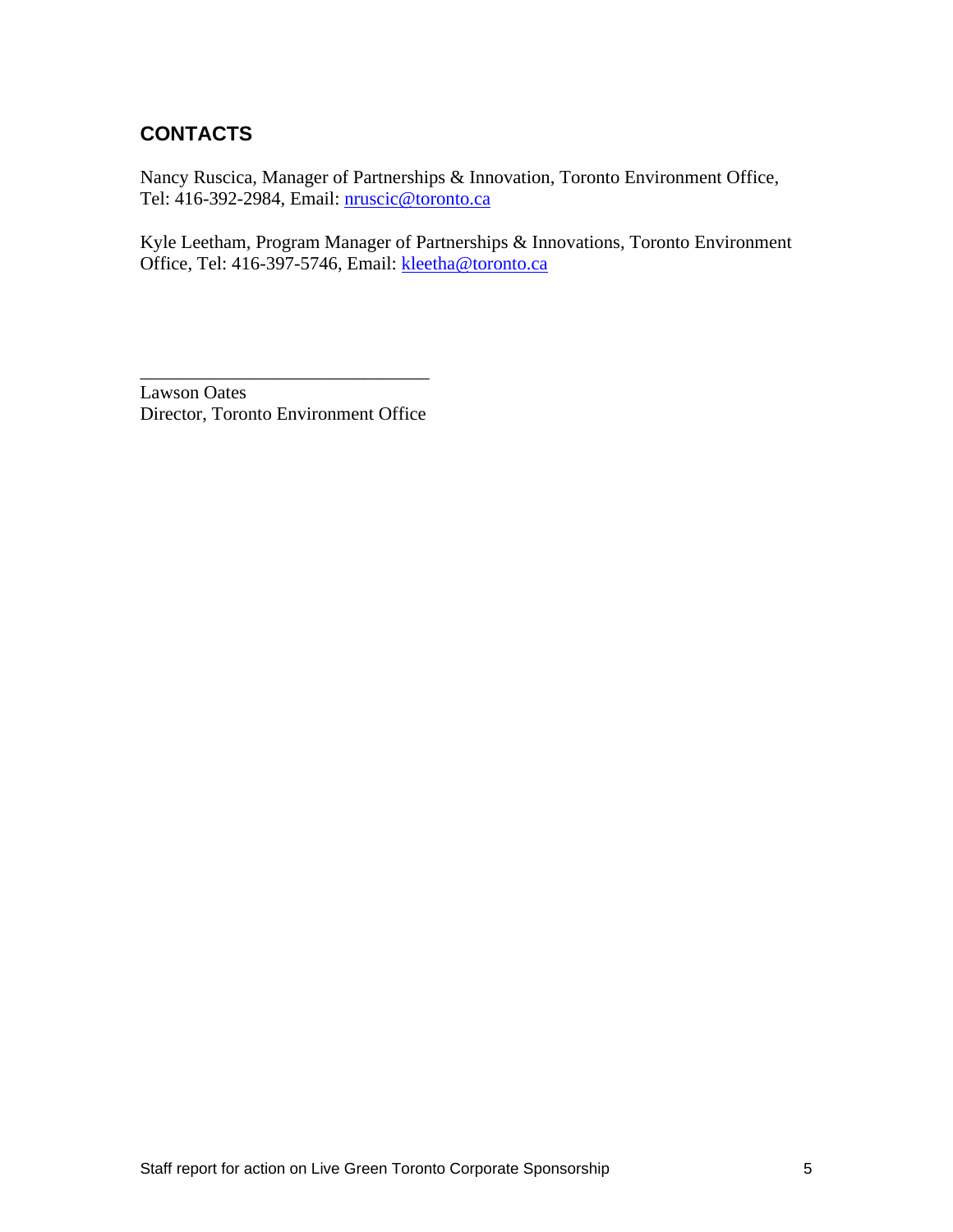#### **Attachment 1**

#### **Proposed Key Terms of the Sponsorship Agreement Between City of Toronto and Canadian Tire Corporation Limited**

**Term:** Two years (2010 and 2011; 2011 is contingent upon budget approval)

**Financial Contribution**: \$175,000 per year **In-kind Contribution**: \$25,000 per year

**Programs and Benefits:** The following City Programs are the subject of the sponsorship funding:

- 1. Cut It Out Program Canadian Tire Corporation will be the exclusive retail partner of the Cut It Out Program and will provide financial incentives to residents of Toronto who dispose of and replace older gas-powered lawn and garden equipment with new, cleaner technology at Community Environment Days or specific disposal events at 21 Toronto Canadian Tire locations. In-kind support of the program is valued at \$25,000 per year through the off-set of marketing costs and the provision of discounts for residents on environmentally preferred lawn and garden equipment. Canadian Tire contributes all internal costs associated with the program. The benefits to Canadian Tire include the promotion of Canadian Tire as official retail partner of the Cut it Out program and the opportunity to showcase new, efficient replacement products for older gas powered outdoor equipment.
- 2. Live Green Toronto Festival Canadian Tire Corporation will be the exclusive home retail exhibitor and main stage sponsor for the Live Green Toronto Festival at Yonge-Dundas Square for 2010 and 2011. This will involve payment by Canadian Tire of \$75,000 per year and will include name and logo display; speaking opportunities at the event; sponsorship and exhibitor exclusivity; promotion through a variety of media.
- 3. Live Green Toronto Grants Program Canadian Tire Corporation will provide direct financial investment into the Grants program that will allow for a larger number of community-led environmental initiatives to be funded by the program. This is a financial commitment valued at \$100,000 per year. Specifically, Canadian Tire will have the opportunity to select four projects from a list of projects selected for funding after review by the Independent Review Committee. Canadian Tire sponsored grants will be announced and awarded at the store nearest to the project; news releases will be issued for each grant award.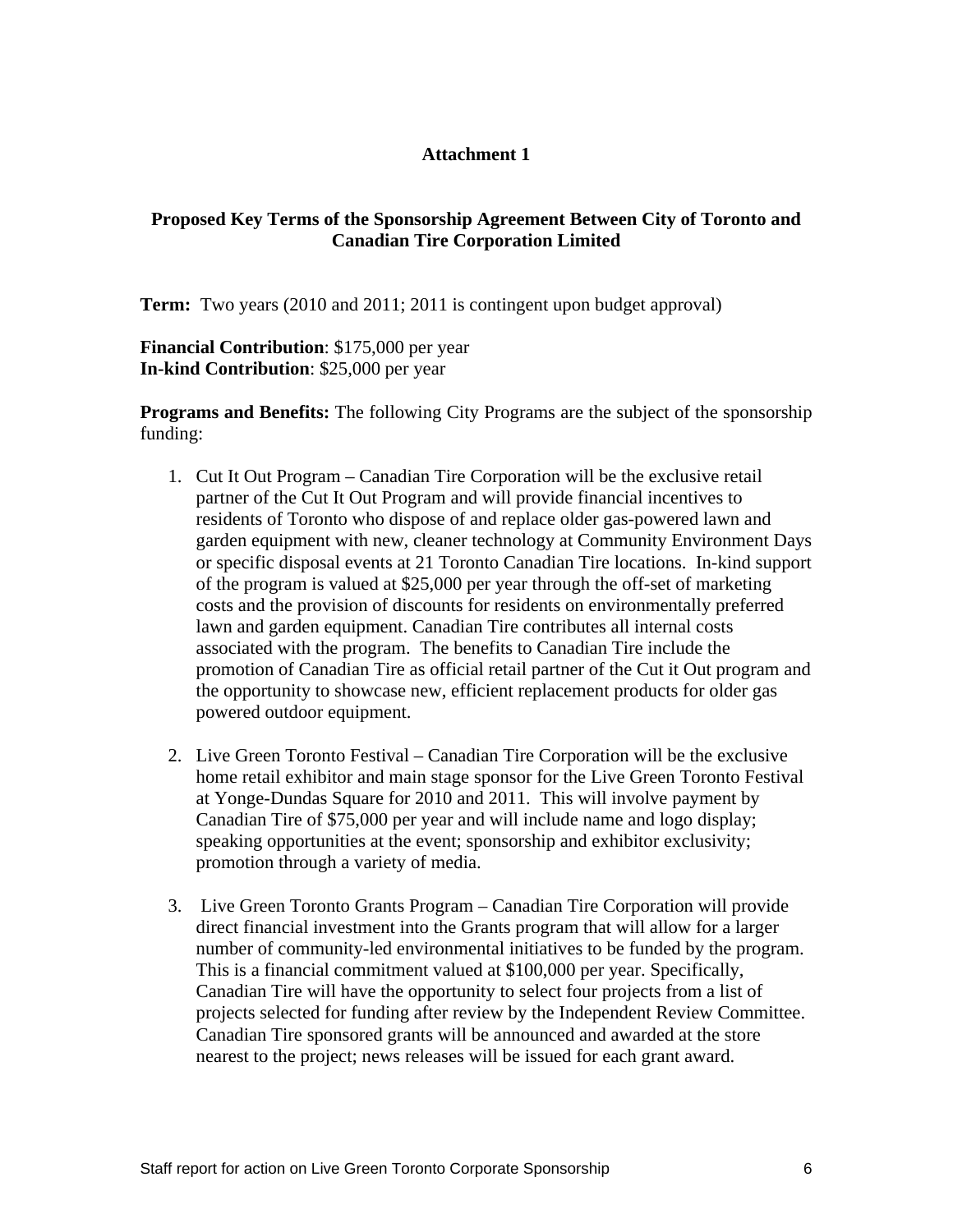**Other Terms:** will include the following, which have not yet been fully negotiated:

- a) terms of payment and disposition of any surplus funds or goods;
- b) program development and delivery;
- c) any necessary indemnity and insurance provisions;
- d) responsibilities of the respective parties (e.g. installation and maintenance, permits, insurance, removal from and remediation of the site, etc.);
- e) benefits to be received by the sponsor (e.g. exclusivity of supply and sponsorship category rights, logos and signage, promotional opportunities, form of recognition, etc.);
- f) duration of the sponsorship and delivery dates;
- g) any restrictions based on existing City contractual obligations;
- h) sole source or right of first refusal arrangements, if any;
- i) respective ownership and warranties regarding trademarks and intellectual property;
- j) level of confidentiality attached to the agreement, and a statement acknowledging that the sponsorship agreement may be subject to provisions of the *Municipal Freedom of Information and Protection of Privacy Act*; and
- k) conditions for termination and remedies available upon termination.

.<br>1980 – Paris Maria Barat, politikansk politiker († 1980)

.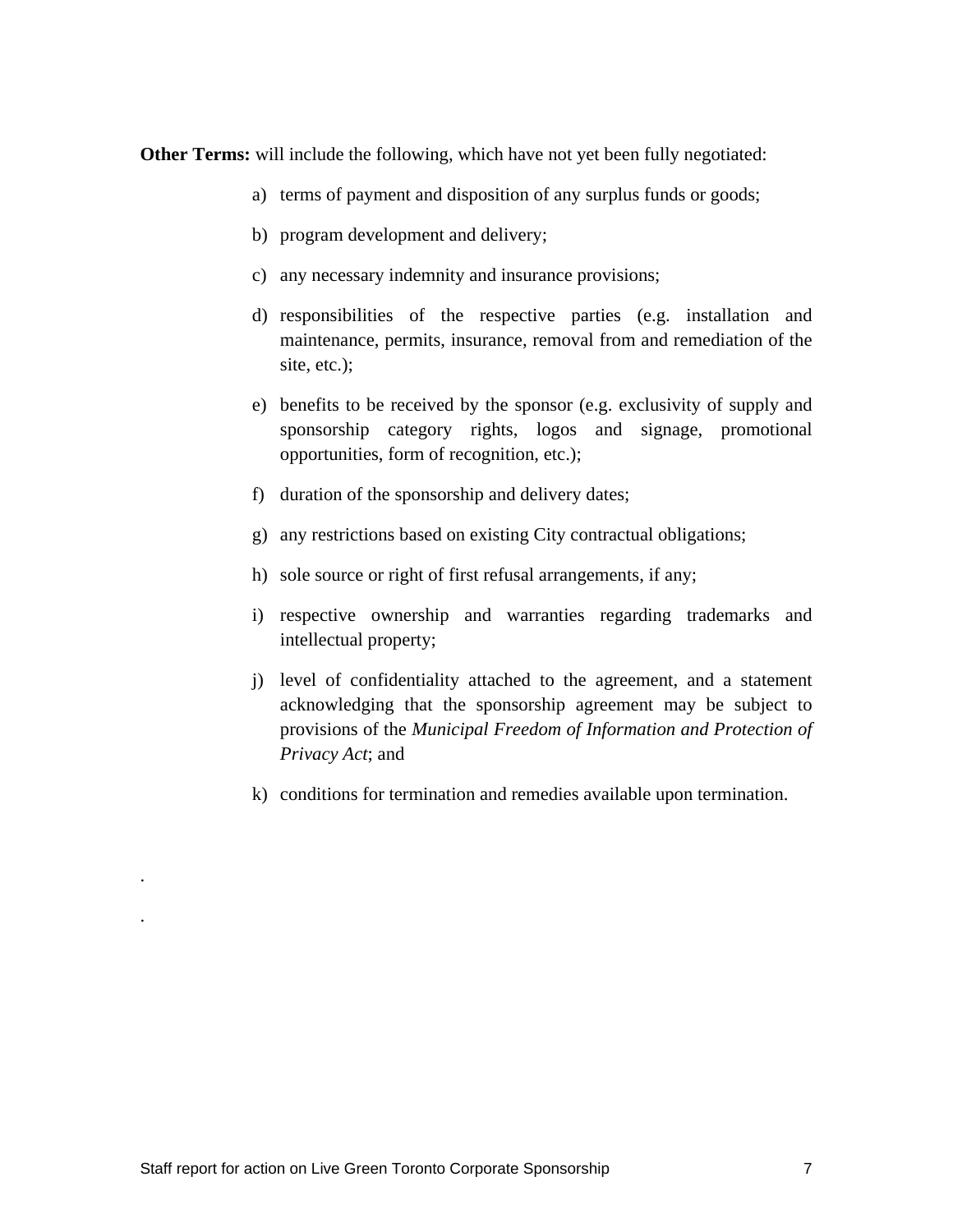### **Attachment 2**

### **Principles and Requirements for Sponsorship Arrangements for the Live Green Toronto Initiative**

- 1. Sponsorship means a mutually beneficial business arrangement between the City and an external entity wherein the external entity provides cash and/or in-kind services to the City in return for commercial advantage. This commercial advantage may take the form of publicity, promotional consideration, merchandising opportunities, etc.
- 2. In entering into sponsorship discussions, staff will ensure that the reputation and integrity of the City and its assets are protected.
- 3. Naming rights, where an external party receives the exclusive right to place its name on a City property, including at events, services, programs and activities, and on real property, facilities and features (e.g. rooms, bridges, etc.) will be granted only with the approval of the Deputy City Manager and for no longer than two years from the date of the agreement.
- 4. A sponsorship may not be accepted from parties involved in litigation against, or who are otherwise disqualified from doing business with the City.
- 5. Any use of the City's name, logo or emblems must be in accordance with the City's Corporate Identity Policy.
- 6. Although the Unsolicited Proposal Policy does not apply to sponsorship approaches and negotiations, the Toronto Office of Partnerships will be consulted before an agreement is entered into with a sponsor.
- 7. Sponsorship arrangements should be documented in the form of an agreement consistent with the size, complexity and scope of the sponsorship. An agreement should include, at a minimum, the following:
	- a) the identity of all the parties;
	- b) the type and estimated market value of the contribution;
	- c) terms of payment and disposition of any surplus funds or goods;
	- d) any necessary indemnity and insurance provisions;
	- e) responsibilities of the respective parties (e.g. installation and maintenance, permits, insurance, removal from and remediation of the site, etc.;